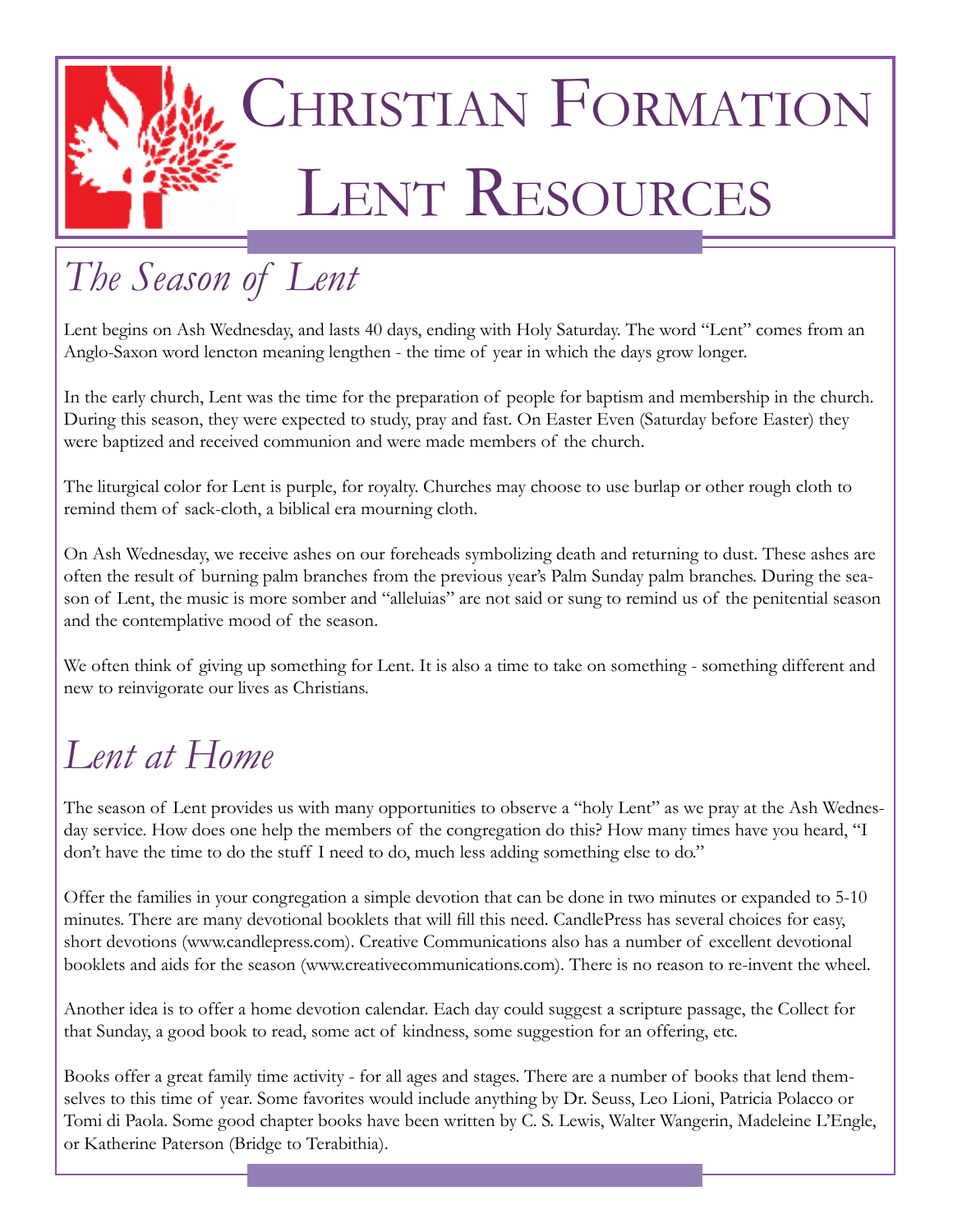# *Lenten Program Suggestions*

#### **Lenten Offerings**

You might have each person bring an empty soup or vegetable can to church. Cover the cans with white contact paper, cut to fit. Cut a circle that is 1 inch in diameter larger than the can opening out of purple construction paper. Attach the paper top to the can using a rubber band. Cut a slit for the money in the top of the paper. Decorate the can with stickers, magazine photos, markers, etc. Through the use of a calendar or booklet encourage donations to the can for the season of Lent. Bring the can to church on Easter Sunday.

There are many other worthwhile recipients of such a Lenten offering. Project Heifer or a local charity, such as a Women's Center, are good Lenten projects.

#### **Burying the Alleluias**

You might like to bury the alleluias on the last Sunday of Epiphany. This act helps us remember that alleluias are not used during Lent in our hymns, liturgical responses or service music. There are many different ways to accomplish this task. Some are more pleasant than others. The following, tried and true, fits this criteria.

Supplies needed:

- 5 foot long, 2 inch wide piece of satin ribbon for each class.
- felt adhesive-backed letters to spell "Alleluia" for each class.
- Spring-themed stickers or rubber stamps and stamp pads, scrapbooking artwork (spring themed), butter flies, flowers, glitter, sequins, etc. that can be glued on the ribbons.
- Small bells of all descriptions are a most wonderful addition.
- a large wooden box to hold the finished ribbons.

Begin at least 2 Sundays before the burial!

Each class gets a ribbon, lettering and craft stuff. The "Alleluia" is affixed to the ribbon and then the ribbon is decorated. At the pre-determined time, all classes gather around the box with their ribbons and a prayer is said, something mentioned about the burying of the alleluias and then the ribbons are carefully placed in the box. The lid is shut and locked and the box can sit in a very visible place during Lent. You might like to put a sign on the box designating its purpose.

For Easter Sunday, the ribbons are removed, the box is left open and an Easter Lily is placed in the open box. The ribbons are affixed to a large round embroidery hoop that has been wrapped in white ribbon. The whole hoop is then attached by ribbon to a banner pole and carried in procession on Easter Day.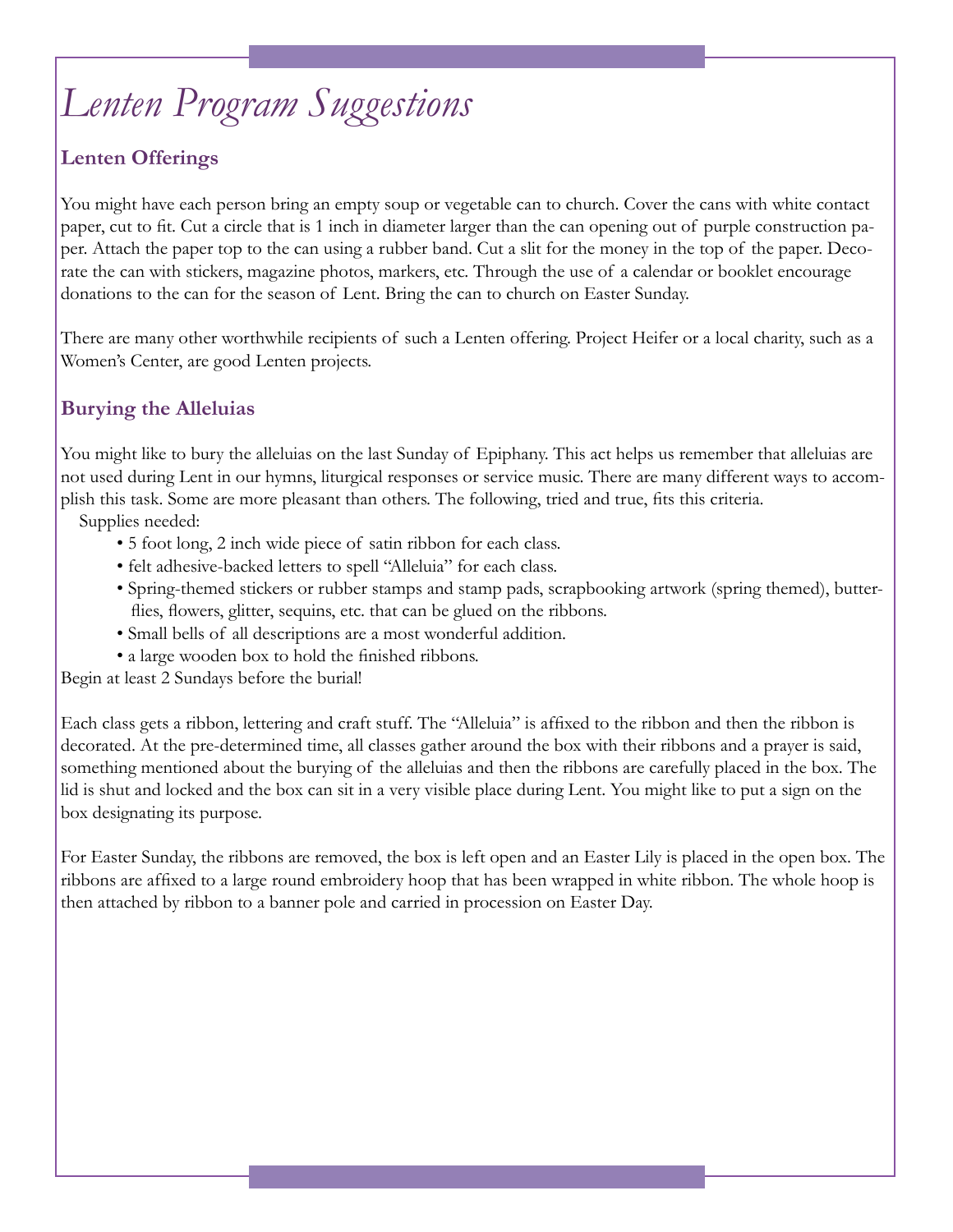#### **The Discovery Series**

*The Discovery Series: A Christian Journey* video series published by the Diocese of Texas can be used as a Lenten program. Of special interest, please check out these segments:

- Instructed Eucharist
- Baptism segments
- Segment on Prayer

The extended resources in the back of the guide offer a number of suggestions to enhance the segment. For instance, if using the Prayer segment, Anglican Rosaries can be made, the labyrinth can be walked, mandelas, icons and an extended reading list would allow that particular topic to work for several weeks as a Lenten program. Likewise with the Instructed Eucharist and also Baptism. The Discovery Series places great emphasis on the Baptismal Covenant and the five promises. Especially given the lectionary readings for Year A, an in-depth study of the promises would be a good program for adults and children/youth as well.

### *Shrove Tuesday*

A Shrove Tuesday Pancake supper could have the added fun of a pancake race, a popular activity in Britain on this day. Pancakes were the chosen food because families were using up their milk, eggs and fat - foods that would not be allowed during Lent.

A good idea from our friends in the Diocese of Connecticut is to use frisbees instead of pancakes so as to not use edible food. Have one Frisbee per team of 6-8 people. The teams line up behind the starting line with their "pancake" (alias frisbee) on a dinner plate. Each person runs to the finish line flipping their "pancake" on their plate 6 flips. Upon returning to the starting point, the plate and "pancake" are handed off to the next runner. If the "pancake" falls off the plate, the runner must start over again at the starting line. The winning team is the team with all the racers having run and the "pancake" still on the plate.

### *Passover*

Some questions have come up recently regarding Seder meals. If you are planning such an observance, the following considerations should be taken:

1. Having a rabbi or other Jewish leader put the event together, using the language and symbols of our Jewish ancestors.

2. Having your own "Christian Passover" meal (not a Seder) using Christian symbols and customs without co-opting our Jewish brothers and sisters' customs and changing them to fit Christian practices. (Thanks to NAECED members for input)

# *Stations of the Cross*

The Stations of the Cross have long been observed by the Church during Lent, particularly on Fridays and especially Good Friday. If one is fortunate enough to travel to Jerusalem for the Stations on the Via Dolorosa, it is a time never to forget. For those who cannot travel to Jerusalem, we can join with countless thousands before us who also could not make the trip and who devised a pilgrimage in their own church, using statues, icons or other artistic depictions of the stations to meditatively walk with Christ, still in practice today.

Traditionally there are 14 Stations of the Cross. Many Episcopal churches use 12. Customarily, the group travels from station to station, pausing for a reading about the station and then having prayers and quiet time before moving on. One of the wonderful things about this service is that it can be done by a single person or by a group.

A children's version of the Stations of the Cross can be found on the www.epicenter.org webpage under Christian Formation and then under resources for children and youth.

The Episcopal Public Policy Network has a Stations of the Cross for Global Justice and Reconciliation on their website at http://www.episcopalchurch. org/3654. This particular Stations offers the opportunity to experience the Stations in light of those who suffer from poverty, disease or hunger.